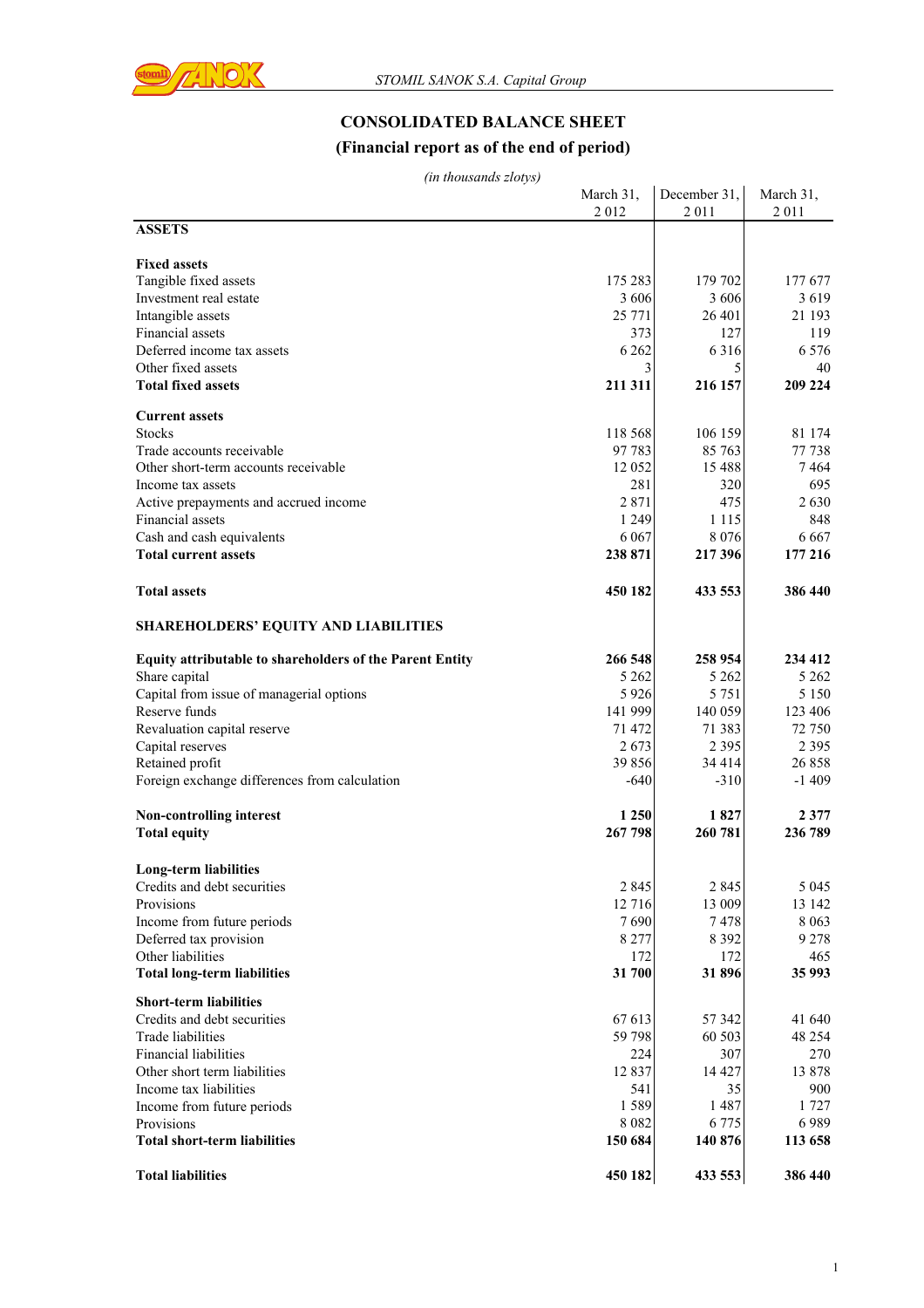

# **CONSOLIDATED PROFIT AND LOSS ACCOUNT**

| (in thousands zlotys)                                              |                  |                    |
|--------------------------------------------------------------------|------------------|--------------------|
|                                                                    | 01.01.2012-      | 01.01.2011-        |
|                                                                    | 31.03.2012       | 31.03.2011         |
| <b>Sales revenue</b>                                               | 144 747          | 116 510            |
|                                                                    | 119889           | 94 625             |
| <b>Cost of sales</b>                                               |                  |                    |
| Gross profit on sales                                              | 24 858           | 21 885             |
| Selling cost                                                       | 6 3 4 1          | 6789               |
| General and administrative expenses                                | 7501             | 7375               |
| <b>Core business result</b>                                        | 11 016           | 7 7 2 1            |
| Other operating income                                             | 672              | 317                |
| Other operating expenses                                           | 406              | 483                |
| <b>Operating result</b>                                            | 11 282           | 7555               |
| Financial income                                                   | 91               | 45                 |
| Financial expenses                                                 | 1 472            | 2 3 9 0            |
| Result of hyperinflation                                           |                  |                    |
| Pre-tax profit                                                     | 9 9 0 1          | 5 2 1 0            |
| Income tax                                                         | 2 0 3 3          | 1872               |
| current                                                            | 2004             | 1982               |
| deferred                                                           | 29               | $-110$             |
| Net profit                                                         | 7868             | 3 3 3 8            |
| attributable to shareholders of the Parent Entity                  | 7659             | 3 1 0 8            |
| attributable to non-controlling interest                           | 209              | 230                |
| Weighted average number of shares                                  | 26 308 502       | 26 308 502         |
| Earnings per share                                                 | 0,29             | 0,12               |
| Weighted-average diluted number of shares                          | 27 455 342       | 27 455 342         |
| Diluted earnings per share                                         | 0,28             | 0,11               |
|                                                                    |                  |                    |
| Revenue from sales of products                                     | 122 060<br>17356 | 106 400<br>9 2 3 3 |
| Revenue from sales of products and materials                       | 5 3 3 1          |                    |
| Other revenues                                                     | 144 747          | 877<br>116 510     |
| Total sales revenue including                                      | 63 642           | 52 267             |
| - revenue generated locally<br>- revenues from foreign contractors | 81 105           | 64 243             |
|                                                                    |                  |                    |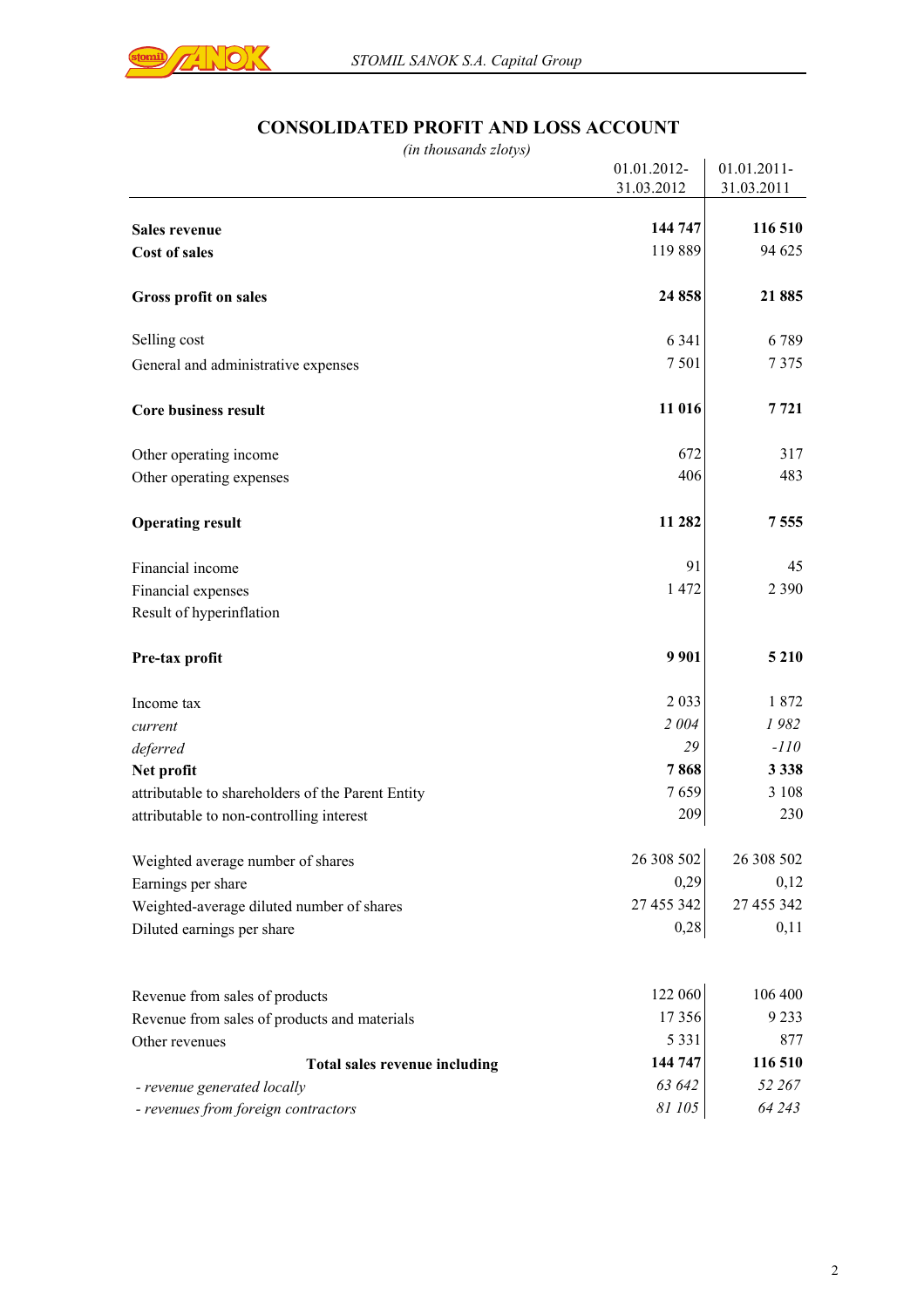

## **CONSOLIDATED CASH FLOW STATEMENT**

*(in thousands zlotys)*

| for 3 months     | for 3 months                                                                                                                                 |
|------------------|----------------------------------------------------------------------------------------------------------------------------------------------|
|                  | until                                                                                                                                        |
|                  | 31.03.2011                                                                                                                                   |
|                  |                                                                                                                                              |
|                  | 3 1 0 8                                                                                                                                      |
|                  | 5 9 0 6                                                                                                                                      |
|                  | 230                                                                                                                                          |
| 7896             | 7331                                                                                                                                         |
| 591              | $-297$                                                                                                                                       |
| 529              | 446                                                                                                                                          |
| 2 0 0 4          | 1982                                                                                                                                         |
| 163              | $-26$                                                                                                                                        |
| 898              | 1653                                                                                                                                         |
| $-12409$         | $-4681$                                                                                                                                      |
| $-9631$          | $-11914$                                                                                                                                     |
| 741              | 12 4 94                                                                                                                                      |
| $-2026$          | $-1793$                                                                                                                                      |
| 737              | 1 721                                                                                                                                        |
| $-1549$          | $-1240$                                                                                                                                      |
| $-4188$          | 9014                                                                                                                                         |
|                  |                                                                                                                                              |
| 5 4 2 2          | 881                                                                                                                                          |
|                  | $-10328$                                                                                                                                     |
|                  | $\theta$                                                                                                                                     |
|                  | 2835                                                                                                                                         |
| $-6762$          | $-6612$                                                                                                                                      |
|                  |                                                                                                                                              |
|                  |                                                                                                                                              |
|                  | 3 2 9 6                                                                                                                                      |
|                  | $-6873$                                                                                                                                      |
|                  | 288                                                                                                                                          |
| $-531$           | -446                                                                                                                                         |
| $\boldsymbol{0}$ | $\overline{0}$                                                                                                                               |
| $-231$           | $-102$                                                                                                                                       |
| 8 9 4 6          | $-3837$                                                                                                                                      |
|                  | $-1435$                                                                                                                                      |
| -5               | 29                                                                                                                                           |
| 8 0 7 6          | 8 0 7 3                                                                                                                                      |
|                  | $-1406$                                                                                                                                      |
|                  | 6 6 6 7                                                                                                                                      |
| 24               | 159                                                                                                                                          |
|                  | until<br>31.03.2012<br>7659<br>$-11847$<br>209<br>$-9163$<br>-767<br>$-2254$<br>12 052<br>$-1782$<br>$-562$<br>$-2004$<br>$-2009$<br>6 0 6 7 |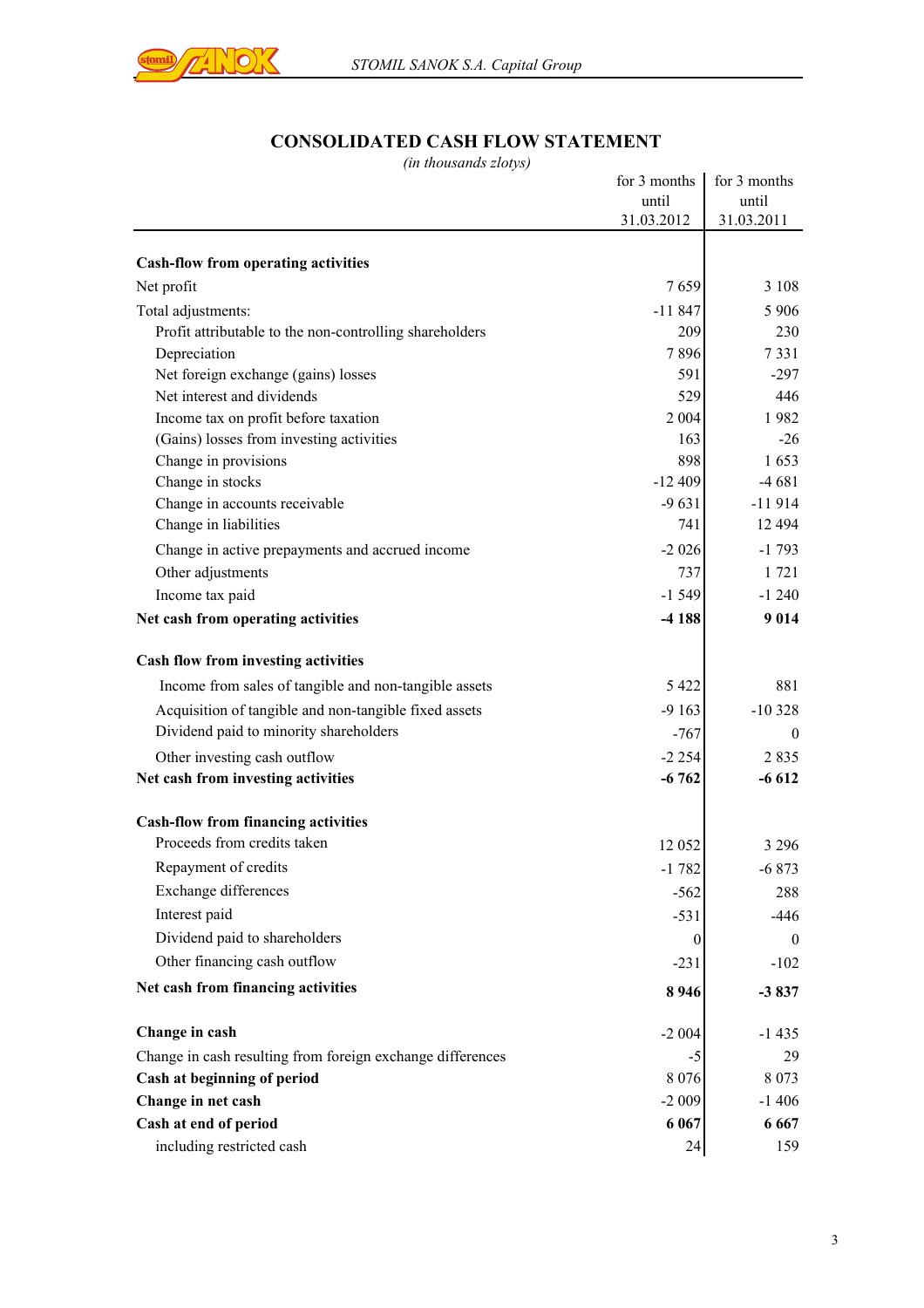

#### **Abridged middle-year financial report of STOMIL SANOK S.A.**

### **BALANCE SHEET OF DOMINANT UNDERTAKING "STOMIL SANOK" SA**

## **(Financial report as of the end of period)**

*(in thousands zlotys)*

|                                             | March 31, | December 31, | March 31, |
|---------------------------------------------|-----------|--------------|-----------|
|                                             | 2012      | 2011         | 2011      |
| <b>ASSETS</b>                               |           |              |           |
| <b>Fixed assets</b>                         |           |              |           |
| Tangible fixed assets                       | 140 029   | 142 781      | 138 530   |
| Investment real estate                      | 109       | 109          | 109       |
| Intangible assets                           | 24 862    | 25 4 82      | 20214     |
| Financial assets                            | 27 4 28   | 27 183       | 18988     |
| Deferred income tax assets                  | 4 2 9 7   | 4 3 6 5      | 4 3 9 3   |
| Long-term accounts receivable               | 3         | 5            | 40        |
| <b>Total fixed assets</b>                   | 196 728   | 199 925      | 182 274   |
| <b>Current assets</b>                       |           |              |           |
| <b>Stocks</b>                               | 81 171    | 75 826       | 53 800    |
| Trade accounts receivable                   | 113 124   | 100 339      | 107982    |
| Other short-term accounts receivable        | 9881      | 12 897       | 6638      |
| Income tax assets                           | 130       | 98           | 512       |
| Active prepayments and accrued income       | 1811      | 341          | 1852      |
| Financial assets                            | $\theta$  | $\theta$     | 1499      |
| Cash and cash equivalents                   | 2 2 6 5   | 1 2 9 0      | 900       |
| <b>Total current assets</b>                 | 208 382   | 190 791      | 173 183   |
|                                             |           |              |           |
| <b>Total assets</b>                         | 405 110   | 390 716      | 355 457   |
| <b>SHAREHOLDERS' EQUITY AND LIABILITIES</b> |           |              |           |
| <b>Shareholders' equity</b>                 |           |              |           |
| Share capital                               | 5 2 6 2   | 5 2 6 2      | 5 2 6 2   |
| Capital from issue of managerial options    | 5 9 2 6   | 5 7 5 1      | 5 1 5 0   |
| Reserve funds                               | 132 283   | 132 281      | 115 642   |
| Revaluation capital reserve                 | 67 012    | 66 925       | 68 295    |
| Retained profit                             | 46 919    | 38 5 21      | 35 787    |
| Total shareholders' equity                  | 257 402   | 248 740      | 230 136   |
| <b>Long-term liabilities</b>                |           |              |           |
| Provisions                                  | 12 308    | 12 622       | 12 750    |
| Income from future periods                  | 7631      | 7420         | 7975      |
| Deferred tax provision                      | 7 2 2 8   | 7333         | 8218      |
| <b>Total long-term liabilities</b>          | 27 167    | 27375        | 28 943    |
| <b>Short-term liabilities</b>               |           |              |           |
| Credits and debt securities                 | 60 516    | 49 918       | 36 553    |
| Trade liabilities                           | 42 227    | 47 309       | 40 053    |
| Other short term liabilities                | 8 8 9 4   | 9922         | 11 093    |
| Income tax liabilities                      | 459       | $\theta$     | 812       |
| Income from future periods                  | 1 2 6 3   | 1 4 4 8      | 1417      |
| Provisions                                  | 7 1 8 2   | 6 0 0 4      | 6450      |
| <b>Total short-term liabilities</b>         | 120 541   | 114 601      | 96 378    |
| <b>Total liabilities</b>                    | 405 110   | 390 716      | 355 457   |
|                                             |           |              |           |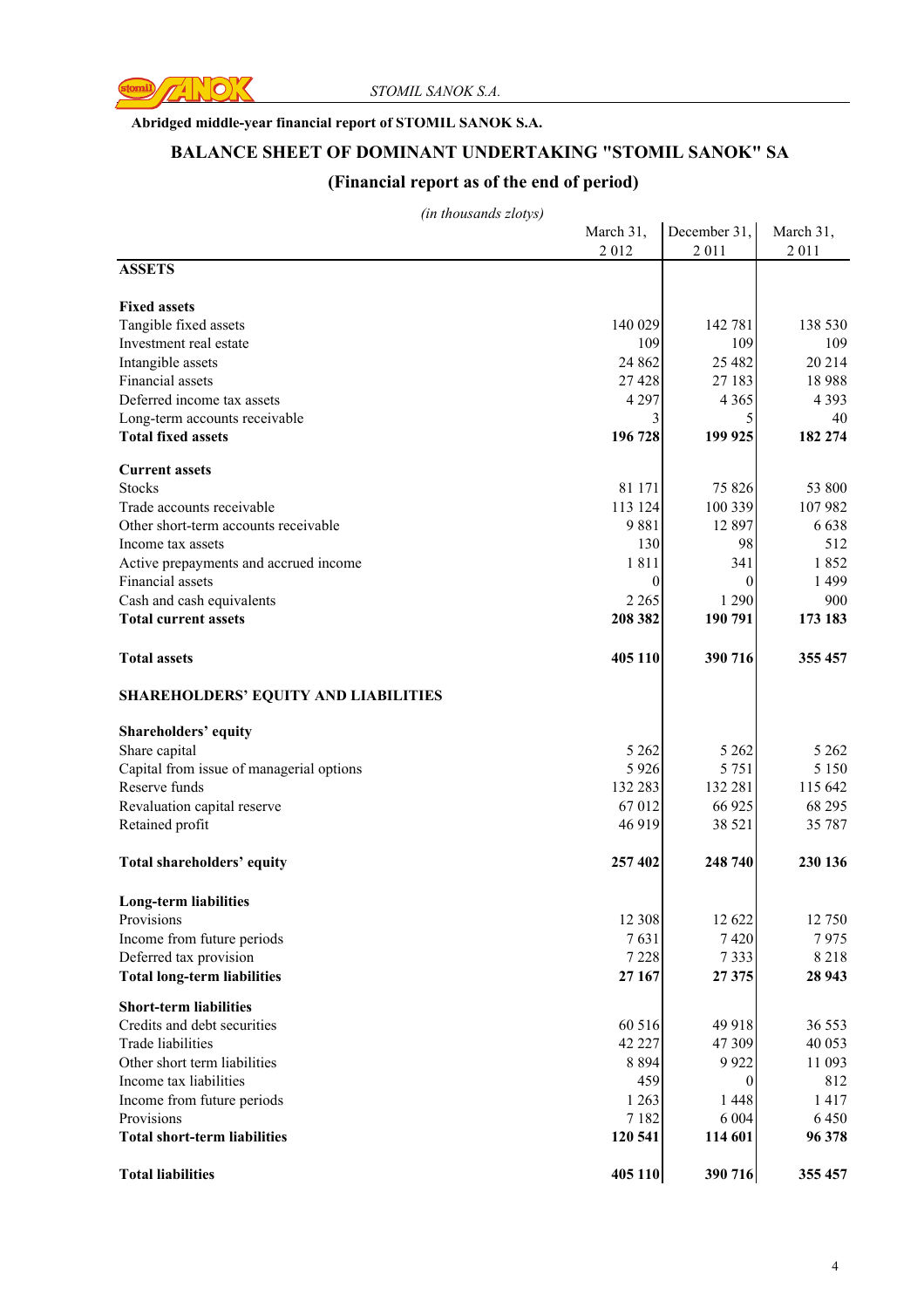

### **PROFIT AND LOSS ACCOUNT OF DOMINANT UNDERTAKING "STOMIL SANOK" S.A.**

*(in thousand zlotys)*

|                                              | 01.01.2012- | 01.01.2011- |
|----------------------------------------------|-------------|-------------|
|                                              | 31.03.2012  | 31.03.2011  |
|                                              |             |             |
| Sales revenue                                | 123 261     | 101 698     |
| <b>Cost of sales</b>                         | 105 993     | 85 123      |
| Gross profit on sales                        | 17 268      | 16 575      |
| Selling cost                                 | 3 3 3 4     | 3 900       |
| General and administrative expenses          | 5 3 8 0     | 5417        |
| Core business result                         | 8554        | 7 2 5 8     |
| Other operating income                       | 442         | 204         |
| Other operating expenses                     | 311         | 383         |
| <b>Operating result</b>                      | 8685        | 7079        |
| Financial income                             | 1933        | 396         |
| Financial expenses                           | 422         | 346         |
| Pre-tax profit                               | 10 196      | 7129        |
| Income tax                                   | 1798        | 1633        |
| current                                      | 1746        | 1842        |
| deferred                                     | 52          | $-209$      |
| Net profit                                   | 8398        | 5496        |
| Weighted average number of shares            | 26 308 502  | 26 308 502  |
| Earnings per share                           | 0,32        | 0,21        |
| Weighted-average diluted number of shares    | 27 455 342  | 27 455 342  |
| Diluted earnings per share                   | 0,31        | 0,20        |
| Revenue from sales of products               | 117452      | 99 393      |
| Revenue from sales of products and materials | 478         | 1428        |
| Other revenues                               | 5 3 3 1     | 877         |
| Total sales revenue including                | 123 261     | 101 698     |
| - revenue generated locally                  | 47 457      | 45 207      |
| - revenues from foreign contractors          | 75 804      | 56491       |